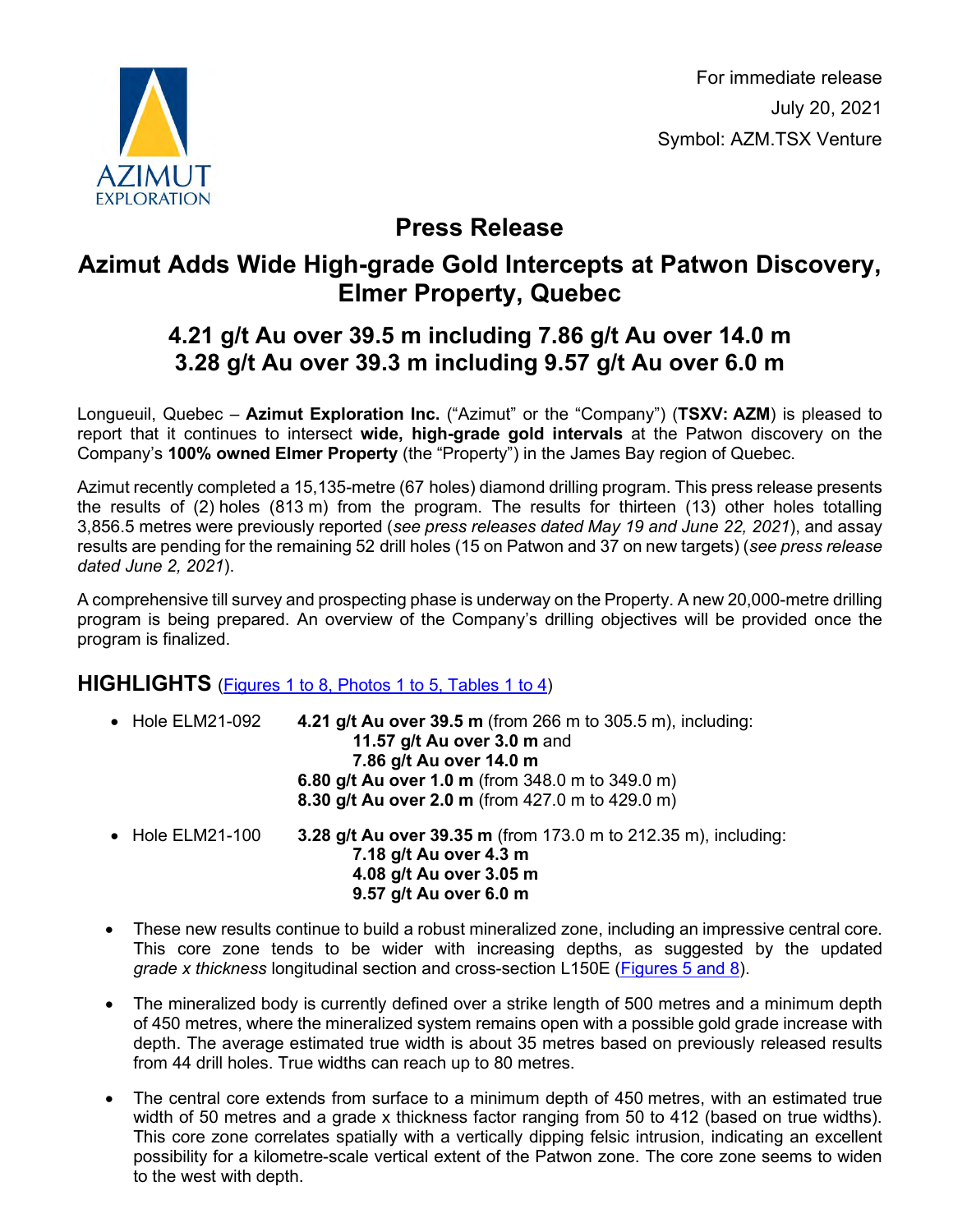• Delineation drilling to expand the Patwon zone has been conducted on systematic 50-metre centres. No infill drilling has been undertaken at this stage. [Figures 6 to 8](http://www.azimut-exploration.com/en/presentations/PR20210720_Figures6-8-p.pdf) illustrate the progress accomplished since the 996-metre (7 holes) maiden drilling program reported in January 2020.

The Elmer Property comprises 515 claims covering  $271.3 \text{ km}^2$  over a 35-kilometre strike length. The Property is 285 kilometres north of the town of Matagami, 60 kilometres east of the village of Eastmain, and 5 kilometres west of the paved James Bay Road, a major all-season highway. The region benefits from quality infrastructure, including significant road access, a hydroelectric power grid and airports.

## **Drilling Contract and Analytical Protocols**

The drilling contract was awarded to RJLL Drilling Inc. of Rouyn-Noranda, Quebec. The core diameter is NQ. Core samples are sent to AGAT Laboratories of Mississauga, Ontario. Gold is analyzed by fire assay, with atomic absorption and gravimetric finish for grades above 3.0 g/t Au. Samples are also analyzed for a 48-element suite using ICP. Azimut applies industry-standard QA/QC procedures to the program. Certified reference materials, blanks and field duplicates are included in all drill core batches sent to the laboratory.

Dr. Jean-Marc Lulin, P.Geo., prepared this press release as Azimut's Qualified Person under National Instrument 43-101. The program is managed by François Bissonnette, P.Geo., Operations Manager and Simon Houle, P.Geo., Chief Geologist. Both have reviewed the content of this press release.

## **About Azimut**

Azimut is a mineral exploration company whose core business centres on target generation and partnership development. The Company is actively advancing the Patwon gold discovery on its 100%-owned flagship Elmer Property in the James Bay region.

The Company uses a pioneering approach to big data analytics (the proprietary **AZtechMineTM** expert system), enhanced by extensive exploration know-how. Azimut maintains rigorous financial discipline, a strong balance sheet and has 81.7 million shares issued and outstanding. Azimut's competitive edge against exploration risk is based on systematic regional-scale data analysis and multiple concurrently active projects.

#### **Contact and Information**

**Jean-Marc Lulin, President and CEO** Tel.: (450) 646-3015 – Fax: (450) 646-3045 [info@azimut-exploration.com](mailto:info@azimut-exploration.com) [www.azimut-exploration.com](http://www.azimut-exploration.com/)

#### *Cautionary note regarding forward-looking statements*

*This press release contains forward-looking statements, which reflect the Company's current expectations regarding future events related to the drilling results at the Elmer Property. To the extent that any statements in this press release contain information that*  is not historical, the statements are essentially forward-looking and are often identified by words such as "consider", "anticipate", *"expect", "estimate", "intend", "project", "plan", "potential", "suggest" and "believe". The forward-looking statements involve risks, uncertainties, and other factors that could cause actual results to differ materially from those expressed or implied by such forwardlooking statements. There are many factors that could cause such differences, particularly volatility and sensitivity to market metal prices, impact of change in foreign currency exchange rates and interest rates, imprecision in reserve estimates, recoveries of gold and other metals, environmental risks including increased regulatory burdens, unexpected geological conditions, adverse mining conditions, community and non-governmental organization actions, changes in government regulations and policies, including laws and policies, global outbreaks of infectious diseases, including COVID-19, and failure to obtain necessary permits and approvals*  from government authorities, as well as other development and operating risks. Although the Company believes that the *assumptions inherent in the forward-looking statements are reasonable, undue reliance should not be placed on these statements, which only apply as of the date of this document. The Company disclaims any intention or obligation to update or revise any forwardlooking statement, whether as a result of new information, future events or otherwise, other than as required to do so by applicable securities laws. The reader is directed to carefully review the detailed risk discussion in our most recent Annual Report filed on SEDAR for a fuller understanding of the risks and uncertainties that affect the Company's business.*

*Neither TSX Venture Exchange nor its Regulation Services Provider (as that term is defined in the policies of the TSX Venture Exchange) accepts responsibility for the adequacy or accuracy of this release*